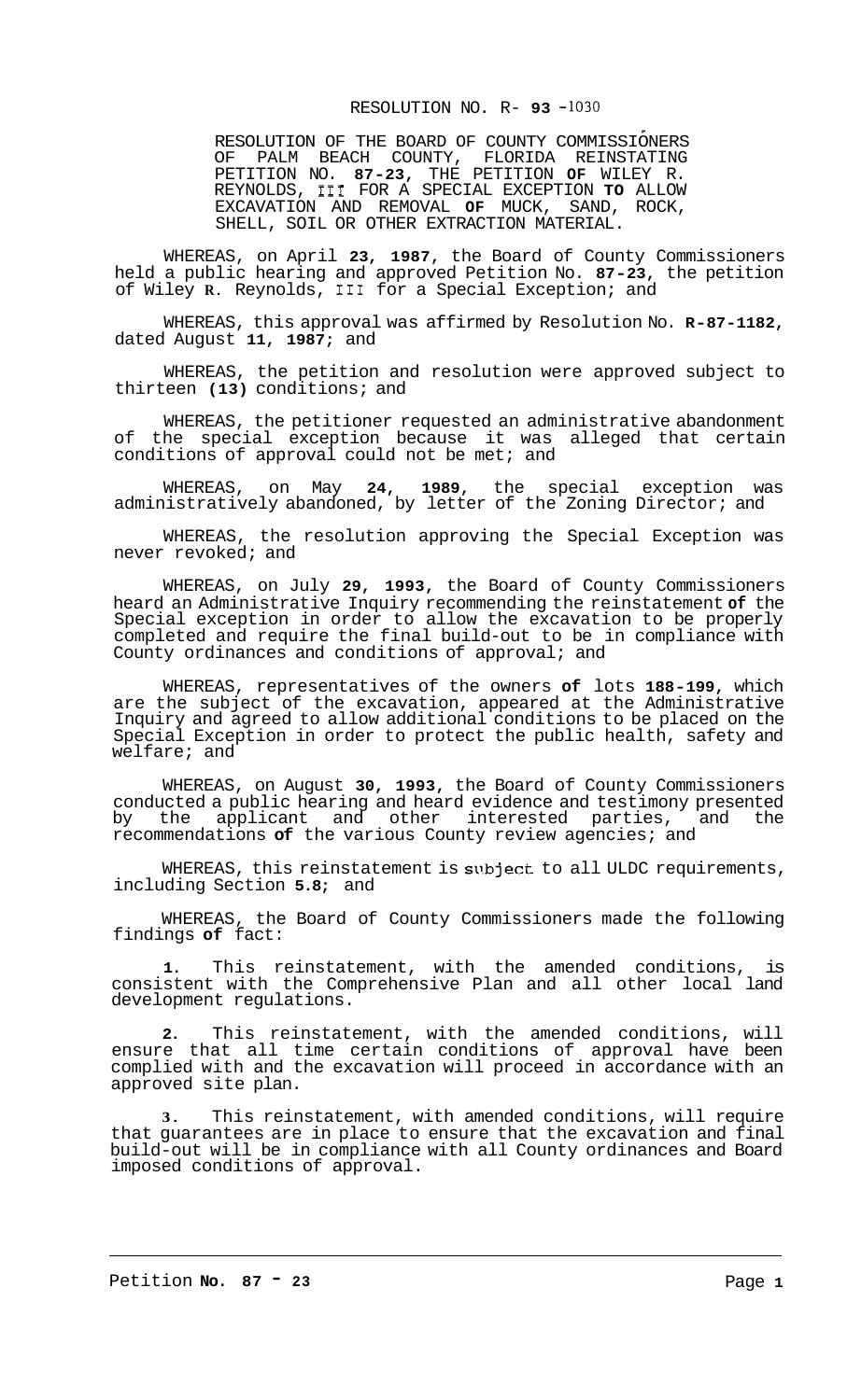4. The conditions of approval ensure that the excavation will be closely monitored and brought back to the Board of County Commissioners for review every six (6) months or for code violations.

NOW, THEREFORE BE IT RESOLVED BY THE BOARD OF COUNTY COMMISSIONERS OF PALM BEACH COUNTY, FLORIDA that Petition No. 87-23, the Petition of Wiley R. Reynolds, I11 for a Special Exception to allow excavation and removal of muck, sand, rock, shell, soil or other extractive materials on Lots 188-199, Homeland, in Section 2, Township 45 South, Range 41 East, as recorded in Plat Book 33, pages 111-116. The property **is** located on the south side of Bald Cypress Lane, approximately 1.4 miles west of **SR** 7 (U. *S.* 441) in an *AR-*Agricultural Residential Zoning District, was reinstated as amended subject to the following conditions:

## **A.** ALL PETITIONS

- 1. All previous conditions of approval applicable to the subject property have been consolidated as contained herein. The petitioner shall comply with all previous conditions of approval, including original deadlines for Section 5.8 of the ULDC compliance, as amended, unless expressly modified. (MONITORING)
- 2. Condition No.1, *of* Resolution No. R-87-1182, which presently states:

**Prior to site plan certification, the site plan shall be amended to indicate the following:** 

## **a. A buffer strip of a minimum twenty-five (25) feet in width between any excavation operations and property lines.**

Is hereby amended to state:

The Reclamation Plan shall delineate the following standards for buffering and setbacks pursuant to Article 7.6.G.4.a.  $(1)$ ,  $(2)$ ,  $(3)$ ,  $(4)$  &  $(6)$  of the ULDC. (ZONING)

- 3. **The developer shall retain the stormwater runoff in accordance with all applicable agency requirements in effect at the time of the permit application. However, at a minimum, this proposed excavation shall retain onsite 100% of the stormwater runoff, per requirements of the Permit Section, Land Development Division. The drainage system shall be maintained in an acceptable condition as approved by the County Engineer.**  (Condition No. 2, of Resolution No. R-87-1182) (Engineering)
- 4. **Prior to site plan certification, petitioner shall revise the proposed cross section to reflect a minimum of 25 foot set back from the proposed property lines for the existing excavated lakes and 50 foot for all proposed excavation.** Condition **No.** 3, of Resolution No. R-87-1182.

Is hereby deleted.

**5. Prior to site plan certification, petitioner shall submit evidence of authorization from the State of Florida Department of Transportation to use roadways under their jurisdiction, if necessary.** (Previously Condition No. 4, **of** Resolution **No.** 87-1182) (ENGINEERING)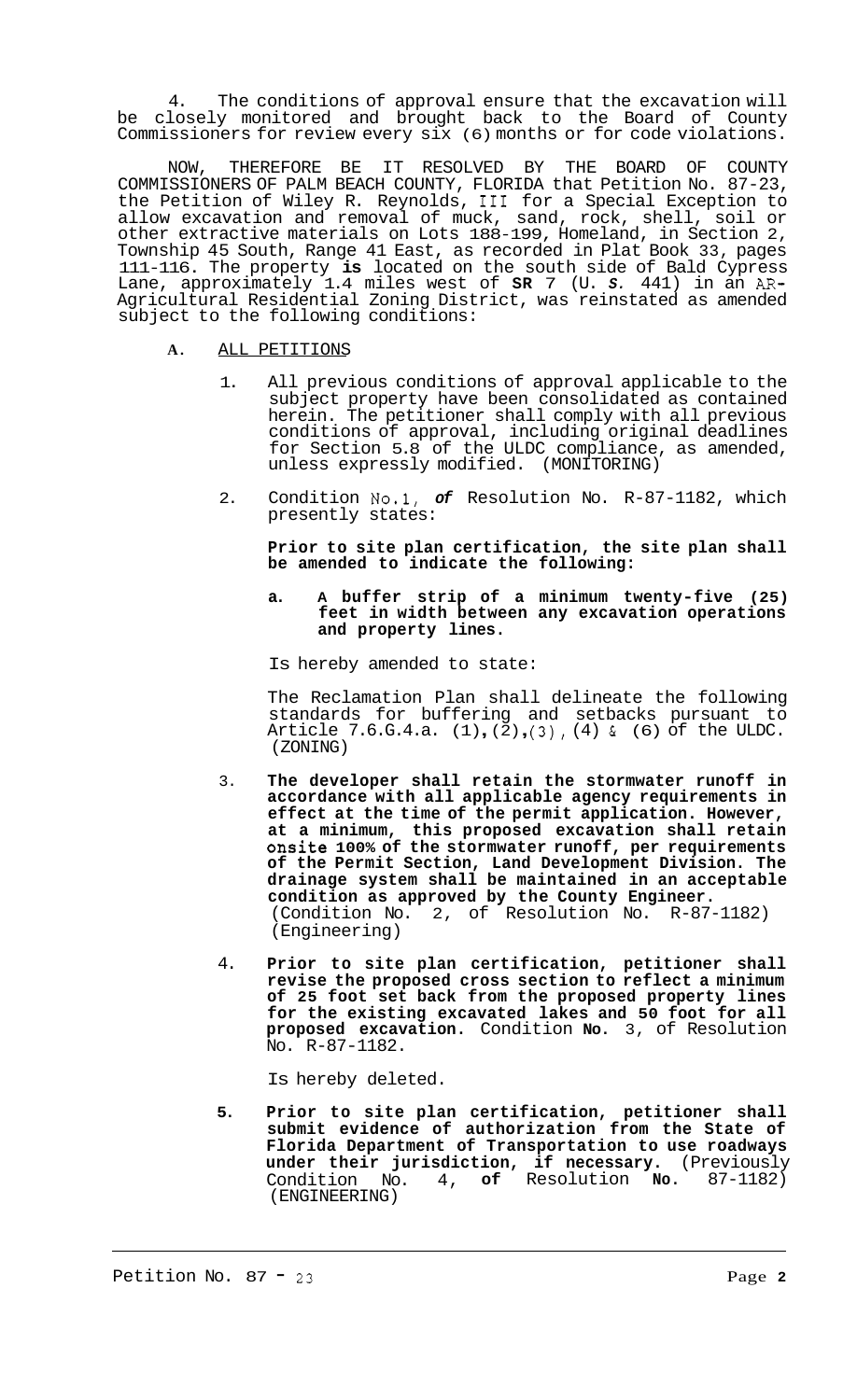*6.* Condition No. 5, of Resolution No. 87-1182 which presently states:

**Prior to site plan certification, petitioner shall submit a revised engineering drawings required by Zoning Code Section 500.3, which bear the seal of a Florida licensed engineer. At a minimum, the revised drawings shall demonstrate a cross-section of the proposed excavation of lake areas. In those instances where petitioner demonstrates that he is designating the lake to meet State or Federal permit requirements, he may deviate from the design standards in Zoning Code Section 500.3. Surety shall be posted for this development as provided in Zoning Code Section 500.3.** 

Is hereby amended to state:

Prior to DRC certification, petitioner shall submit the following drawings: an "As-Built Survey", a Site Plan and a Master Reclamation Plan that comply with Article 7, Section 7.6.F (General Criteria For Excavation). The "As-Built" Survey shall include all land within the boundaries of the Special Exception and clearly indicate all lake boundaries, slopes, depth and elevations. In addition the survey shall indicate elevation drawings scaled every **100** feet across the existing lakes. The Site Plan shall clearly indicate the proposed lots, streets, and all existing or proposed easements. The Master Reclamation Plan shall comply with the minimum requirement Article 7.6.F.13.f. The Master Reclamation Plan shall clearly label those areas, determined by staff, where reclamation can begin immediately. (ZONING/ERM)

- *7.* Prior to DRC certification the applicant shall guarantee performance of the project by submitting surety for upland reclamation and littoral planting requirements. The upland reclamation surety shall be posted in the amount of four thousand dollars **(\$4** , *000)*  per acre, the bond shall cover the total acreage **of**  the Special Excavation. Littoral planting requirements and surety shall comply with the requirements pursuant to Article 7, Section 7.6.F.4 & 12. (ZONING/ERM)
- 8. Condition No. 6, of Resolultion **No.** R-87-1182, which presently states:

**Petitioner shall submit signed and sealed record drawings at the completion of the excavation or prior to the release of surety, as provided in Zoning Code Section 500.3.** 

**Is** hereby amended to state:

The petition shall submit, prior to DRC certification a Master Reclamation Plan for the entire site. (ZONING)

**9.** Condition No. *7,* **of** Resolution No. R-87-1182, which presently states:

**Prior to site plan certification, petitioner shall submit a plan acceptable to the County Engineer providing a haul route for the removal of fill materials excavated from the project site. Within the Homeland Subdivision, the haul route selected by petitioner shall be confined to an area bounded on the west by Audubon Trail and on the north by a line**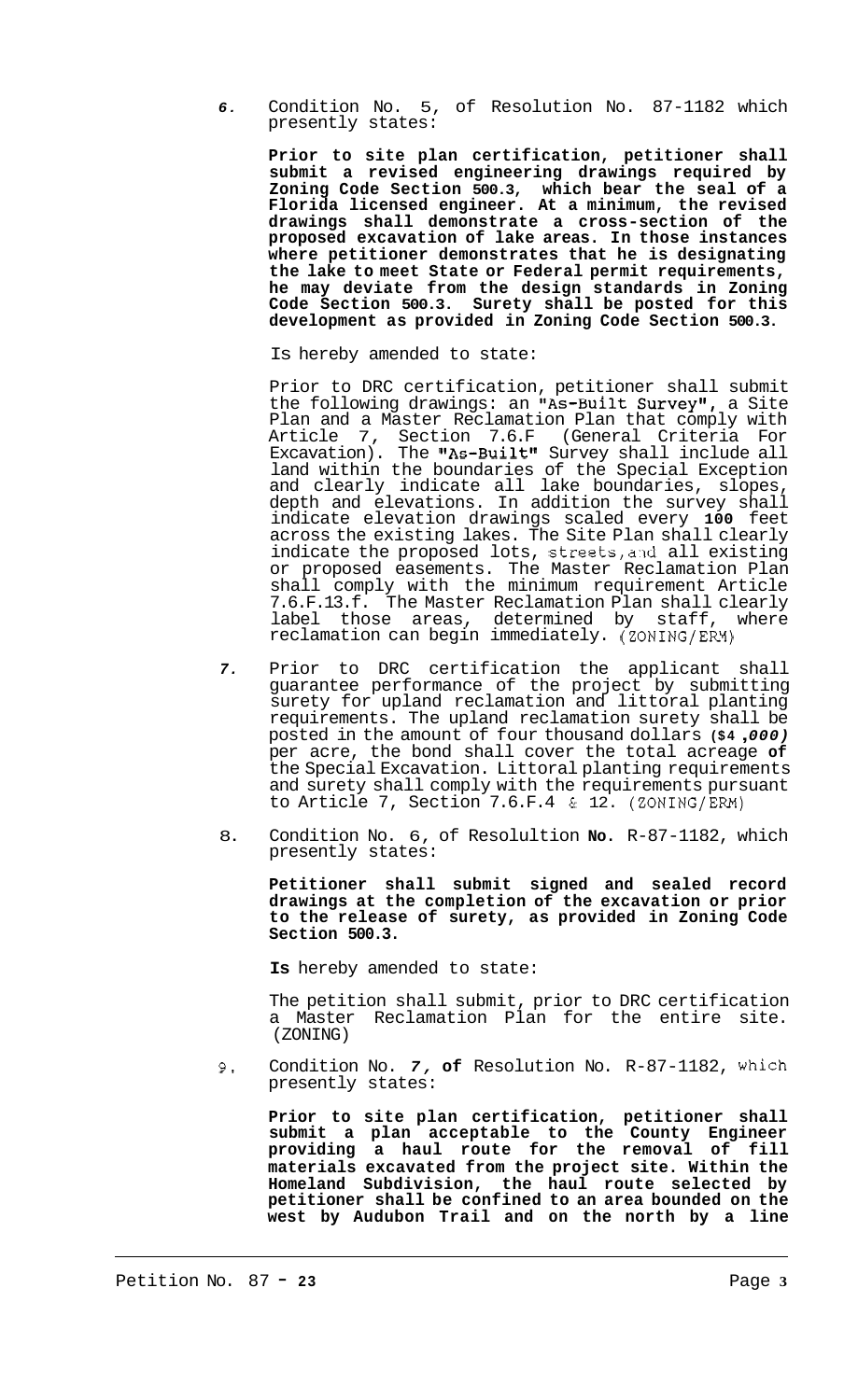**extended west from the Lake Worth Drainage District's Homeland Canal. The petitioner shall utilize easement roads to transport fill materials from the Homeland Subdivision east to State Road 7, per agreement with the Lake Worth Drainage District, Florida Power and Light, and/or any other public or private entity having jurisdiction or control over such easement roads. The petitioner shall employ standard measures to protect haul route crossings over paved roads within the Homeland Subdivision, including the placement of dirt pads, use of cones and on site signalmen. After all hauling activities are completed, petitioner shall restore any and all of Homeland's internal roads used as haul routes to their previous, "as built" condition, as certified by a Florida licensed engineer. Such certification to as-built conditions, bearing the seal of a Florida licensed engineer, shall be submitted to the County Engineer prior to site plan certification. Record drawings shall be submitted to the County Engineer after restoration. Restoration shall be completed within six (6) months of the termination of excavation and hauling. Excavation and hauling shall be completed within one (1) year from the date that all required approvals are issued. Performance security shall be posted in a form and with such terms as are acceptable to the County Engineer and County Attorney. It shall be released only upon compliance with this condition. Turn lanes shall be installed at the proposed haul route and SR7 subject to approval by the County Engineer and Florida Department of Transportation. Appropriate surety shall be posted with the County Engineers if any of these turn lanes are to be constructed as temporary for their removal.** 

Is hereby amended to state:

Prior to site plan certification, petitioner shall submit a plan acceptable to the County Engineer providing a haul route for the removal of fill materials from Homeland Subdivision east to State Road 7, per agreement with the Lake Worth Drainage District, Florida Power and Light, and/or any other public or private entity having jurisdiction or control over such canal easements. After all hauling activities are completed, petitioner shall restore any and all of Homeland's canal easements used as haul routes *to* their previous, "as-built" condition, as certified by **a** Florida licensed engineer. Such certification to as-built conditions, bearing the seal of a Florida licensed engineer, shall be submitted to the County Engineer. Excavation and hauling shall be completed within two *(2)* years from the date that this petition is reinstated by the Board of County Commissioners. Internal streets in Homeland shall not be utilized as a haul route for the excavation operation. (ENGINEERING)

- 10. **Prior to site plan certification, the developer shall abandon and replat those areas affected by the proposed lake.** (Condition No. 8, of Resolution **No.** R-87-1182) (ZONING)
- **11. Prior to certification, the site plan shall be amended to reflect the boundaries of conservation easements required in the South Florida Water Management District's surface water management permit.** (Condition No. **9,** of Resolution **No.** R-87-1182) (ZONING)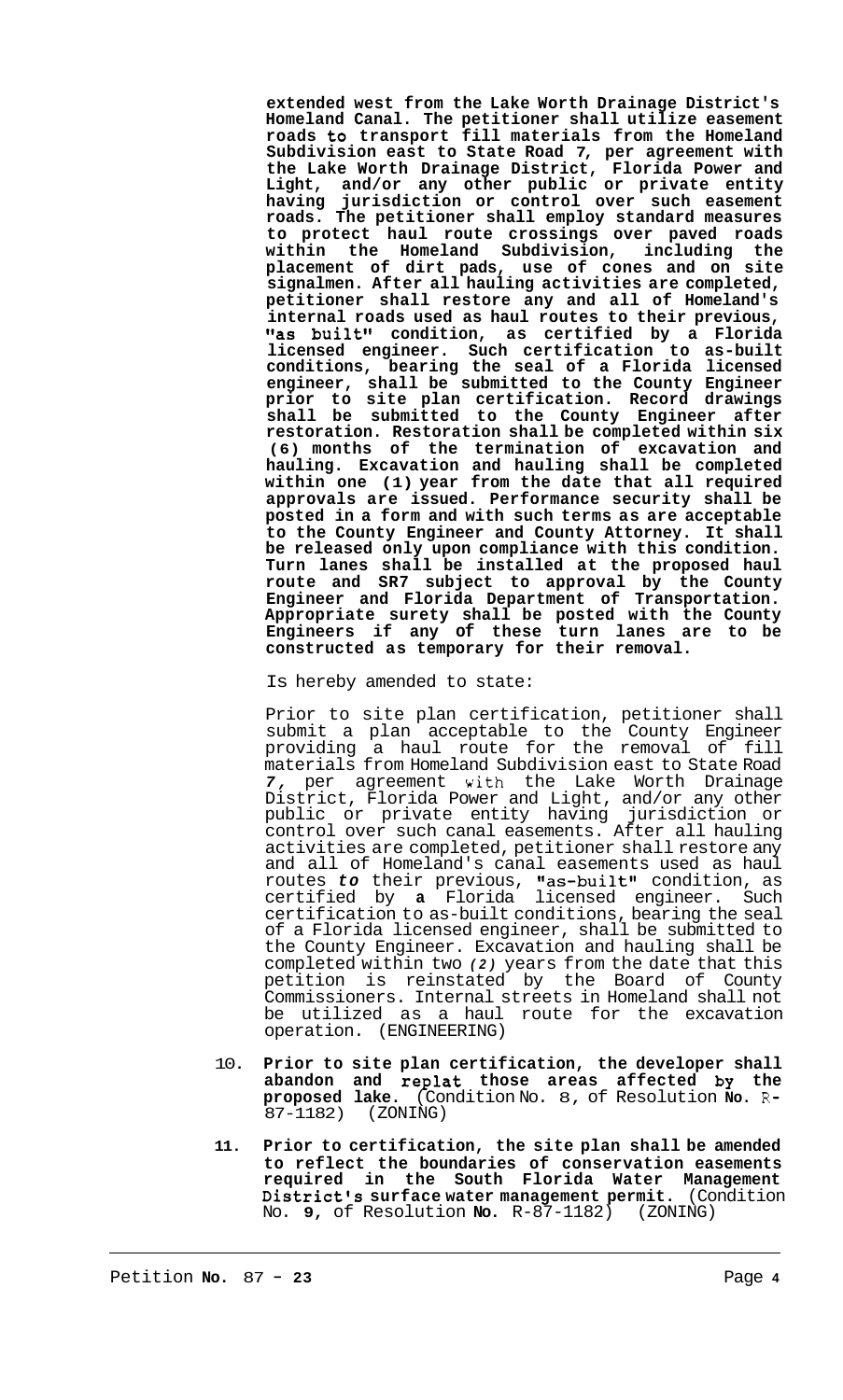12. Condition No.10, of Resolution No. R-87-1182, which presently states:

**Prior to site plan certification, the petitioner shall amend the site plan to indicate creation of a littoral zone with an average depth of one to two feet along the Southern perimeter of the lots with a four (4) to one (1) landward slope and eight (8) to one (1) waterside slope.** 

**Is** hereby deleted.

13. Condition No. 11, of Resolution R-87-1182, which presently states:

**The littoral zone shall be established and maintained by petitioner in accordance with the standards set forth in the Palm Beach County Subdivision and**  platting regulation ordinance (No. 86-21) as amended. **Maintenance responsible for the littoral zone shall be set forth in a deed restriction, or other appropriate documents recorded in the official records of the clerk of the circuit court in and for Palm Beach County, Florida and shall run with the land. (ERM)** 

**Is** hereby amended be consistent with ULDC:

The required planted and unplanted littoral zones shall be established and maintained by petitioner in accordance with the standards pursuant **to** Article 7.6.F.4. of the ULDC. Maintenance responsibility for the littoral zones shall be set forth in a deed restriction, or other appropriate documents recorded in the official records of the clerk of the circuit court in and for Palm Beach County, Florida and shall run with the land. (ERM)

14. Condition No. 12, of Resolution No. R-87-1182, which presently states:

**Prior to site plan certification, petitioner shall include in its required excavation reclamation plan an aquatic species planting plan, for the required lake littoral zone. This plan shall be approved by the Zoning Division.** 

**Is** hereby amended:

Prior to DRC certification, the petitioner shall include in the required Master Reclamation plan an aquatic species planting plan, for the required lake(s) planted littoral zones. This plan shall be approved by the Department of Environmental Resources Management. (ERM)

- **15. Prior to site plan certification, petitioner shall meet with representatives of the Zoning Division, ERM, Engineering Department and South Florida Water Management District for a conceptual review of all applicable requirements for a design of the lake system.** (Condition No. 13, of Resolution No. R-87- 1182. (ZONING/ERM)
- 16. The Site and Master Reclamation Plan shall clearly label the 100' foot Equestrian Easement along the west, east and south boundaries of the Special Exception. (ZONING)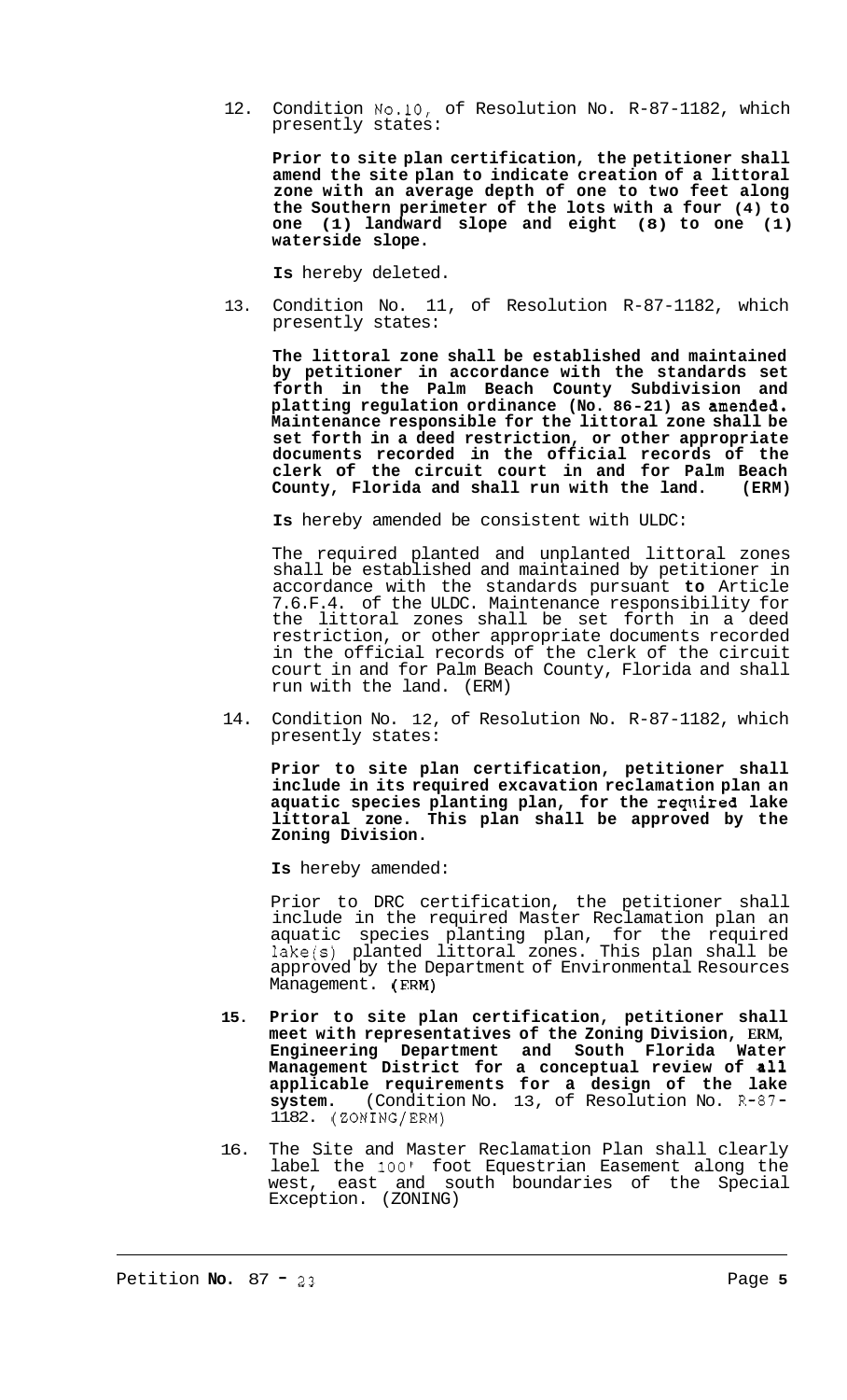- **17.** All excavation activity, including rehabilitation and reclamation shall be completed by August **31 1995.**  Excluding delays as the result of government actions or from an officially declared natural disaster, there shall be no Administrative Time Extension granted by the Monitoring Section. The Code Enforcemeni: Board shall take immediate action for failure **by** the applicant to comply with this condition. No delays or postponements shall be granted by the Code Enforcement Board. (MONITORING/CODE ENFORCEMENT)
- **18.** Within **30** days of DRC certification **or PI** ior to commencing any excavation activities, whichever shall occur first, the applicant shall comply with the following requirements and contact the Zoning Division and ERM for a site inspection to verify compliance:
	- a. Install a six foot high chain link fen1:e with security gate, locked during non-business hours, along the entire perimeter **of** the Special Excavation area to restrict access to only authorized personnel.
	- b. All abandoned vehicles (including those in the excavated lakes), debris, fuel tanks, pipes and other solid waste shall be removed from the site and properly disposed. (ZONING/ERM)
- **19.** There shall be no excavation activity or hauling onsite or off-site on Sunday. (CODE ENFORCEMENT)
- **20.** Hours of Operation for excavation activity shall occur between the hours of **7:OO** a.m to *6:OO* p.m. Mcnday to Friday and on Saturday between the hours of **9:00** a.m. (CODE ENFORCEMENT)
- **21.** The Board of County Commission shall receive a semi- annual report by County staff on the status of the project. (ZONING/ERM/CODE ENFORCEMENT)
- **22.** The applicant shall submit an complete applicc tion to the DRC within **90** days of the Board approval.
- **24.** Violation of these conditions will result in the return of this petition to the Board of County Commissioners for further review pursuant the ULDC Article 5, Section **5.8.** (MONITORING)
- **25.** Prior to DRC certification the petitioner shal:. record in the public records, a covenant, subject to the County Attorney's approval, which:
	- **1.** Sets forth maintenance responsibility Eor the littoral areas; and
	- **2.** Completion date as set forth in Condition No. **17.** (COUNTY ATTORNEY)